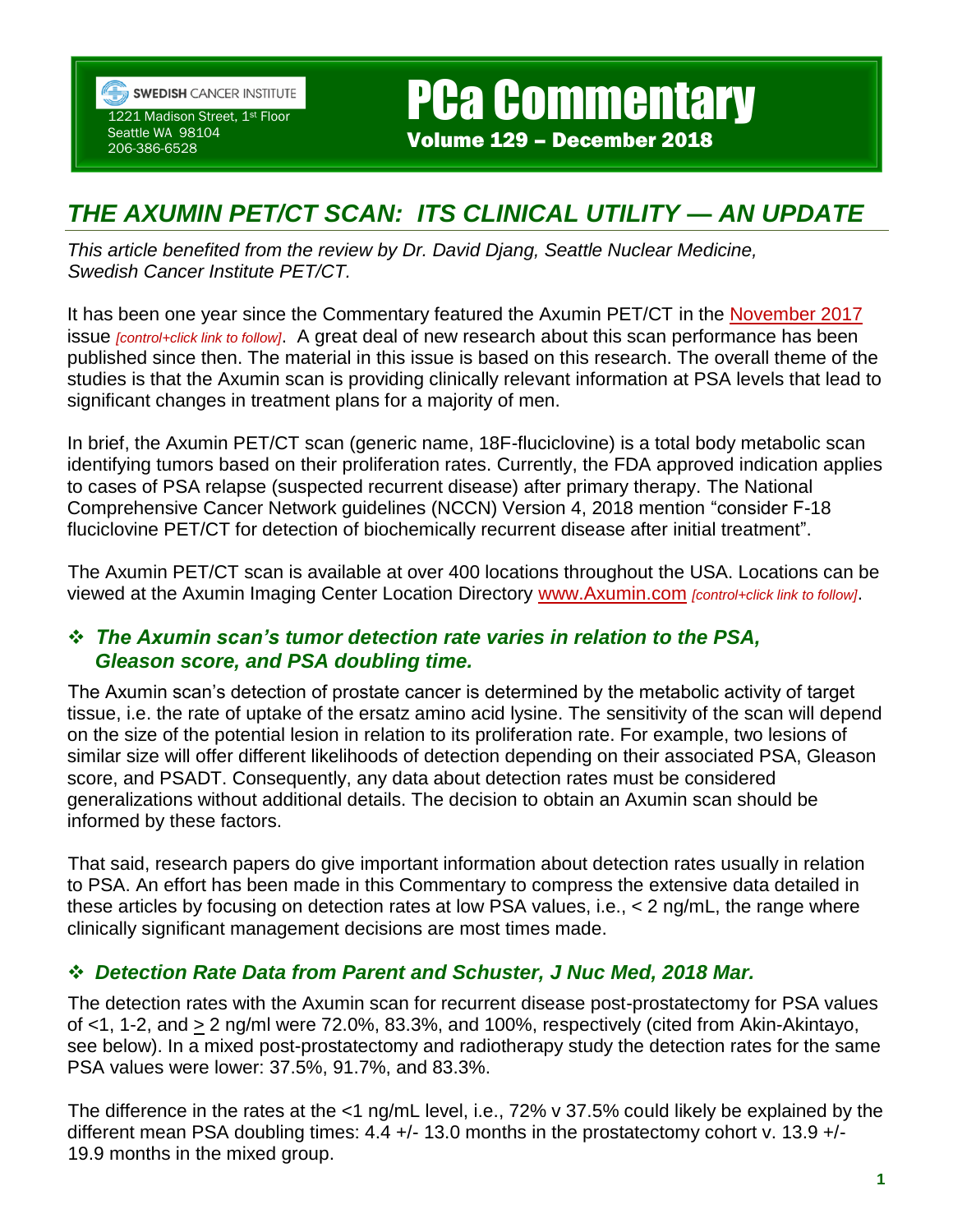## *Major publications addressed the impact of the Axumin scan on disease management at two disease stages:*

- 1) The impact of the Axumin scan at biochemical recurrence (BCR) post-prostatectomy on the decision to administer salvage radiotherapy and the configuration of the target field.
- 2) The broader issue of the clinical usefulness of the Axumin scan when performed at *any point*  of PSA recurrence during the course of the disease and the scan's influence on management.

## **Example #1 - Study of Salvage Radiation after Prostatectomy:**

*The article:* "Change in Salvage Radiotherapy Management Based on Guidance with FACBC (Fluciclovine [Axumin]) PET/CT in Postprostatectomy Recurrent Prostate Cancer," Akin-Akintayo et. al., Emory University, Clin Nucl Med, 2017. [Clinical Trial - NCT01666808]

*The schema:* "After an initial provider-determined radiotherapy plan based on conventional imaging, 44 of 87 patients were randomized to additionally undergo a fluciclovine PET/CT. Pre-and post-fluciclovine radiotherapy decisions were compared and changes noted."

*Patient characteristics:* Median PSA 2.1 +/- 2.96 ng/ml; Gleason score <3 + 4 in 42.9%; >4 + 3 in 57.1%. The mean time to PSA recurrence (>0.2 ng/mL) after prostatectomy was 2.5 yrs at which time the Axumin scan was performed in the group assigned to that arm of the study.

*Findings:* In the 42 men in the Axumin arm 81% (34/42) of scans were positive. Of these 40.5% had their management changed based on the scan results. In 11 men the change was from planned radiation treatment of the prostate bed only to a new plan of including the pelvic lymph nodes; 4 men experienced the reverse change, i.e. whole pelvis radiation changed to prostate bed only. Two men were changed from radiation to systemic therapy.

Of the 34 positive scans 12 were positive in the prostate bed only, 2 beyond the pelvis, and 20 were prostate + extraprostatic regions.

The men not receiving the Axumin scan underwent a radiation treatment plan based clinical history, pathology findings, PSA trajectory, and conventional imaging only, i.e., CT or MRI and bone scan. The comparative outcomes of the two groups will be the subject of a later report.

#### **Example #2: Salvage radiation after prostatectomy and radiotherapy - The FALCON Trial (NCT02578940).**

*The report:* Presented in abstract form at ASCO GU 2018 Meeting: "Impact of 18F-fluciclovine PET/CT on Clinical Management Choices for Men with Biochemically Recurrent Prostate Cancer."

*The schema:* "Men [n-85] being considered for curative-intent salvage therapy following BCR were recruited at 6 different UK sites. Management plans were documented prior to and following 18F-fluciclovine PET/CT imaging."

*Patient characteristics:* Median PSA was 0.63 ng/mL. The mean time for scanning after initial diagnosis was 4.8 yrs. Initial Gleason score was <6 in 12 men, GS 7 in 60, and >8 in 13.

*Findings:* The majority, 61.2% (52 of 85) of those imaged had a post-scan change of management. A change from planned salvage radiotherapy to hormone therapy was made in 34.6% and in 25% management was changed from salvage radiotherapy to observation. These were considered 'major changes.' The planned radiation field was altered in 40.4% and this was considered a 'minor change'. Of the 41 positive scans 34 were positive in the prostates bed, 19 were extraprostatic, 12 in pelvic lymph nodes and 9 were positive in bone.